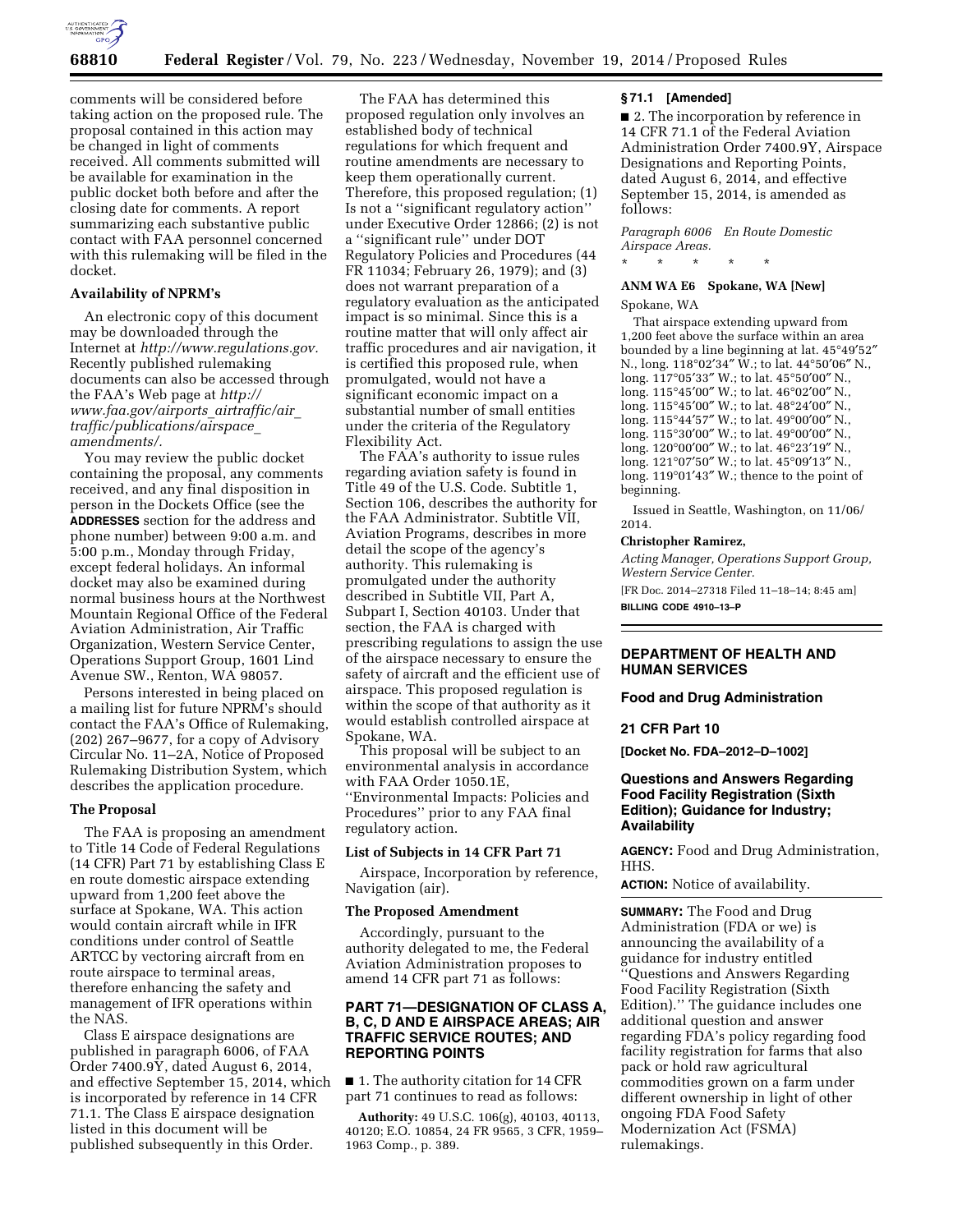**DATES:** Submit either electronic or written comments on FDA guidances at any time.

**ADDRESSES:** Submit electronic comments on the guidance to *[http://](http://www.regulations.gov) [www.regulations.gov.](http://www.regulations.gov)* Submit written comments to the Division of Dockets Management (HFA–305), Food and Drug Administration, 5630 Fishers Lane, Rm. 1061, Rockville, MD 20852. Submit written requests for single copies of the guidance to the Office of Compliance, Division of Field Programs and Guidance, Center for Food Safety and Applied Nutrition (HFS–615), Food and Drug Administration, 5100 Paint Branch Pkwy., College Park, MD 20740. Send two self-addressed adhesive labels to assist that office in processing your request. See the **SUPPLEMENTARY INFORMATION** section for electronic access to the guidance document.

## **FOR FURTHER INFORMATION CONTACT:**

Amy Barringer, Center for Food Safety and Applied Nutrition (HFS–615), Food and Drug Administration, 5100 Paint Branch Pkwy., College Park, MD 20740, 240–402–1988.

## **SUPPLEMENTARY INFORMATION:**

## **I. Background**

We are announcing the availability of a guidance for industry entitled ''Questions and Answers Regarding Food Facility Registration (Sixth Edition) available on FDA's Web site at *[http://www.fda.gov/Food/](http://www.fda.gov/Food/GuidanceRegulation/GuidanceDocumentsRegulatoryInformation/ucm331959.htm) [GuidanceRegulation/](http://www.fda.gov/Food/GuidanceRegulation/GuidanceDocumentsRegulatoryInformation/ucm331959.htm) [GuidanceDocumentsRegulatory](http://www.fda.gov/Food/GuidanceRegulation/GuidanceDocumentsRegulatoryInformation/ucm331959.htm) [Information/ucm331959.htm.](http://www.fda.gov/Food/GuidanceRegulation/GuidanceDocumentsRegulatoryInformation/ucm331959.htm)*'' We are issuing this guidance consistent with our good guidance practices (GGP) regulation (§ 10.115 (21 CFR 10.115)). In accordance with  $\S 10.115(g)(2)$ , we are implementing this guidance without prior public comment because we have determined that prior public participation is not feasible or appropriate. The guidance represents a less burdensome policy consistent with the public health. Although this guidance document is immediately in effect, FDA will accept comments at any time.

Section 102 of FSMA (Pub. L. 111– 353), signed into law on January 4, 2011, amends section 415 of the Federal Food, Drug, and Cosmetic Act (21 U.S.C. 350d) (the FD&C Act) regarding requirements for food facility registration. Further, section 102(a)(3) of FSMA amends section 415 of the FD&C Act to provide that food facilities required to register with FDA must renew their registrations with FDA every 2 years, between October 1 and December 31 of each even-numbered

year, by submitting registrations renewals to FDA.

In addition to amending section 415 of the FD&C Act, FSMA also amended the FD&C Act such that section 415 functions in connection with other food safety provisions. For instance, FSMA added section 418 of the FD&C Act (21 U.S.C. 350g), which establishes certain preventive control requirements for food facilities that are required to register under section 415 of the FD&C Act. In general, section 418(a) of the FD&C Act requires the owner, operator, or agent in charge of a ''facility'' to evaluate the hazards that could affect food manufactured, processed, packed, or held by such facility, identify and implement preventive controls, monitor the performance of those controls, and maintain records of the monitoring. The term ''facility'' is defined in section 418(*o*)(2) of the FD&C Act as ''a domestic facility or a foreign facility that is required to register under section 415.''

As part of the rulemaking to implement section 418 of the FD&C Act, on September 29, 2014 (79 FR 58524), we published a supplemental notice of proposed rulemaking in the **Federal Register**, ''Current Good Manufacturing Practice and Hazard Analysis and Risk-Based Preventive Controls for Human Food'' (preventive controls for human food). In that supplemental proposed rule, we proposed, inter alia, certain changes to the definition of the term ''farm'' in 21 CFR 1.227 (§ 1.227). If implemented, these changes would impact food facility registration because the food facility registration requirements of section 415 of the FD&C Act do not apply to an establishment that meets the definition of ''farm.'' The current definition of a ''farm'' under § 1.227 describes a farm in relevant part as a facility devoted to the growing and harvesting of crops, the raising of animals (including seafood), or both. Although that definition of ''farm'' then provides that farms also pack or hold food, it limits facilities that fall within the definition of ''farm'' to those that pack or hold food grown, raised, or consumed on that farm or another farm under the same ownership. Thus, under the current definition, an establishment that is devoted to the growing and harvesting of crops, but also packs and holds food not grown or raised on that farm or on another farm under the same ownership, would fall outside the definition of ''farm'' and be required to register as a food facility. In the supplemental notice of proposed rulemaking for preventive controls for human food, FDA proposed to revise the ''farm'' definition in relevant part so

that it would no longer limit establishments that fall within the ''farm'' definition to those that pack or hold food grown, raised, or consumed on that farm or another farm under the same ownership. Under the revised ''farm'' definition, an establishment devoted to the growing of crops, the raising of animals, or both, would remain within the ''farm'' definition (and, thus, not be subject to the FD&C Act section 415 registration regulations) even if it packs and holds raw agricultural commodities grown on another farm.

In light of this ongoing rulemaking, we are announcing our policy regarding food facility registration for farms that also pack or hold raw agricultural commodities grown on a farm under different ownership and that would no longer be required to register if the proposed amendments to the ''farm'' definition are finalized as proposed. Under this policy, as discussed in the guidance, FDA does not intend to prioritize enforcing the registration requirement for such establishments. This policy is a less burdensome policy consistent with the public health. FDA intends to make further updates to this guidance once certain FSMA rulemakings are final in order to make sure questions and answers, key terms, and definitions are consistent and accurate with regard to the registration of food facility requirements.

The guidance represents our current thinking on this topic. It does not create or confer any rights for or on any person and does not operate to bind FDA or the public. An alternative approach may be used if such approach satisfies the requirements of the applicable statutes and regulations.

#### **II. Paperwork Reduction Act of 1995**

This guidance refers to previously approved collections of information found in FDA regulations and section 415 of the FD&C Act. These collections of information are subject to review by the Office of Management and Budget (OMB) under the Paperwork Reduction Act of 1995 (44 U.S.C. 3501–3520). The collections of information in §§ 1.230 through 1.235 and section 415 of the FD&C Act have been approved under OMB control number 0910–0502.

# **III. Comments**

Interested persons may submit either electronic comments regarding this guidance to *<http://www.regulations.gov>* or written comments to the Division of Dockets Management (see **ADDRESSES**). It is only necessary to send one set of comments. Identify comments with the docket number found in brackets in the